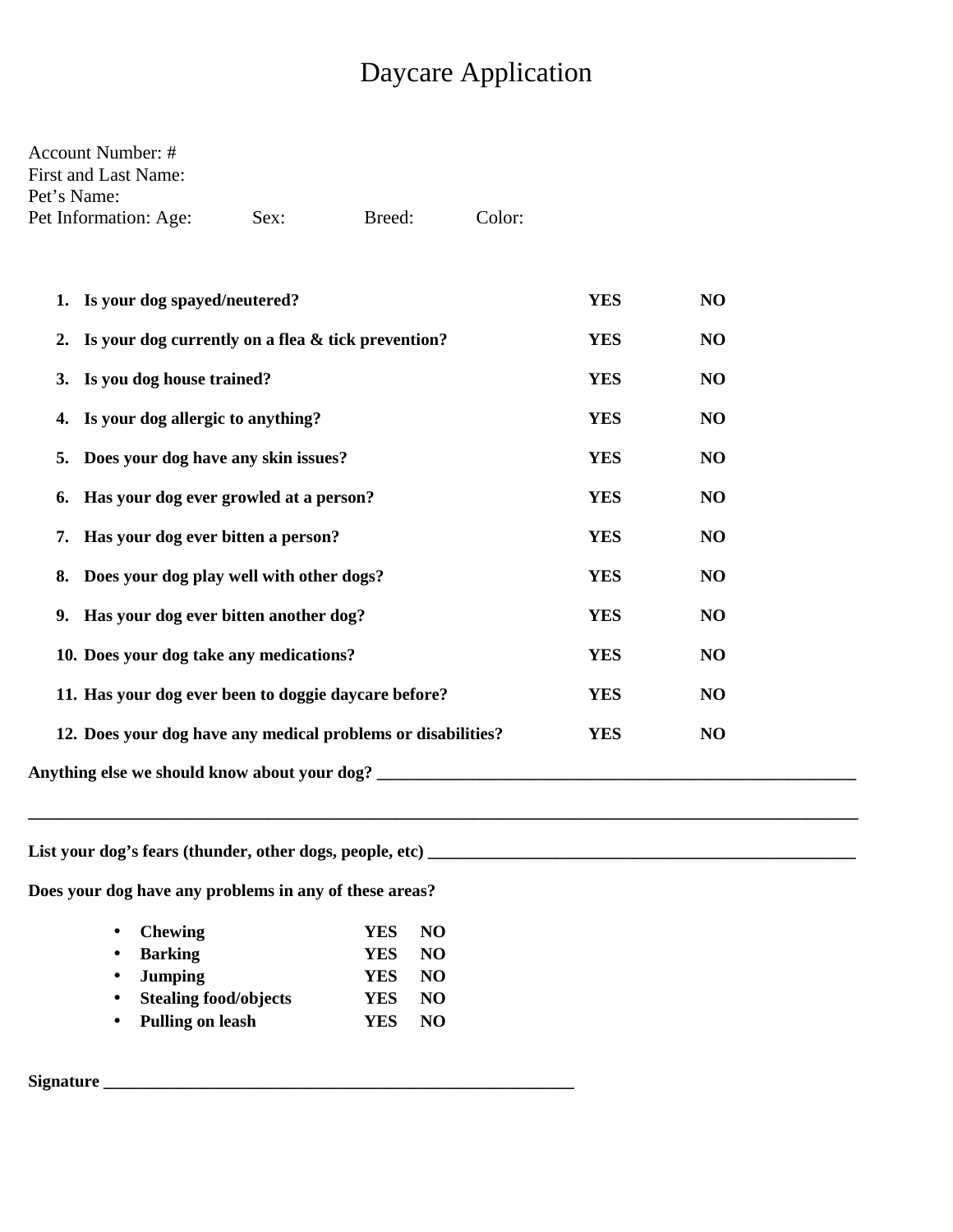

# Doggie Daycare

#### **Temperament Testing**

- We will be performing a series of planned exercises designed to assess your dog's potential for aggressive  $\bullet$ behavior while determining the current level of social development to ensure that it is not aggressive and can play well with others, without posing a danger to itself or others. This testing will also ensure that your dog will benefit from and enjoy group daycare!
- This testing will be performed by a skilled staff member with the owner not present.  $\bullet$

#### **Dogs Not Permitted in Group Daycare**

- Aggressive  $\bullet$
- Anti-social  $\bullet$
- Fear repressed
- Socially underdeveloped  $\bullet$
- Intact males or females in heat  $\bullet$

Not all dogs will enjoy daycare. The inexperienced forcing of socially underdeveloped, fearful dogs into the play area will reinforce their already fearful nature and elevate their potential for negative behavior.

#### What if my dog does not pass the temperament test?

- Your dog will rest comfortably in our boarding area and will be treated just like any of our other guests.  $\bullet$
- They will receive individual playtimes with staff and be walked outside if you desire.  $\bullet$
- You will be charged the normal daycare fee.  $\bullet$
- Your dog can stay with us until 7:00pm or overnight charges will apply.  $\bullet$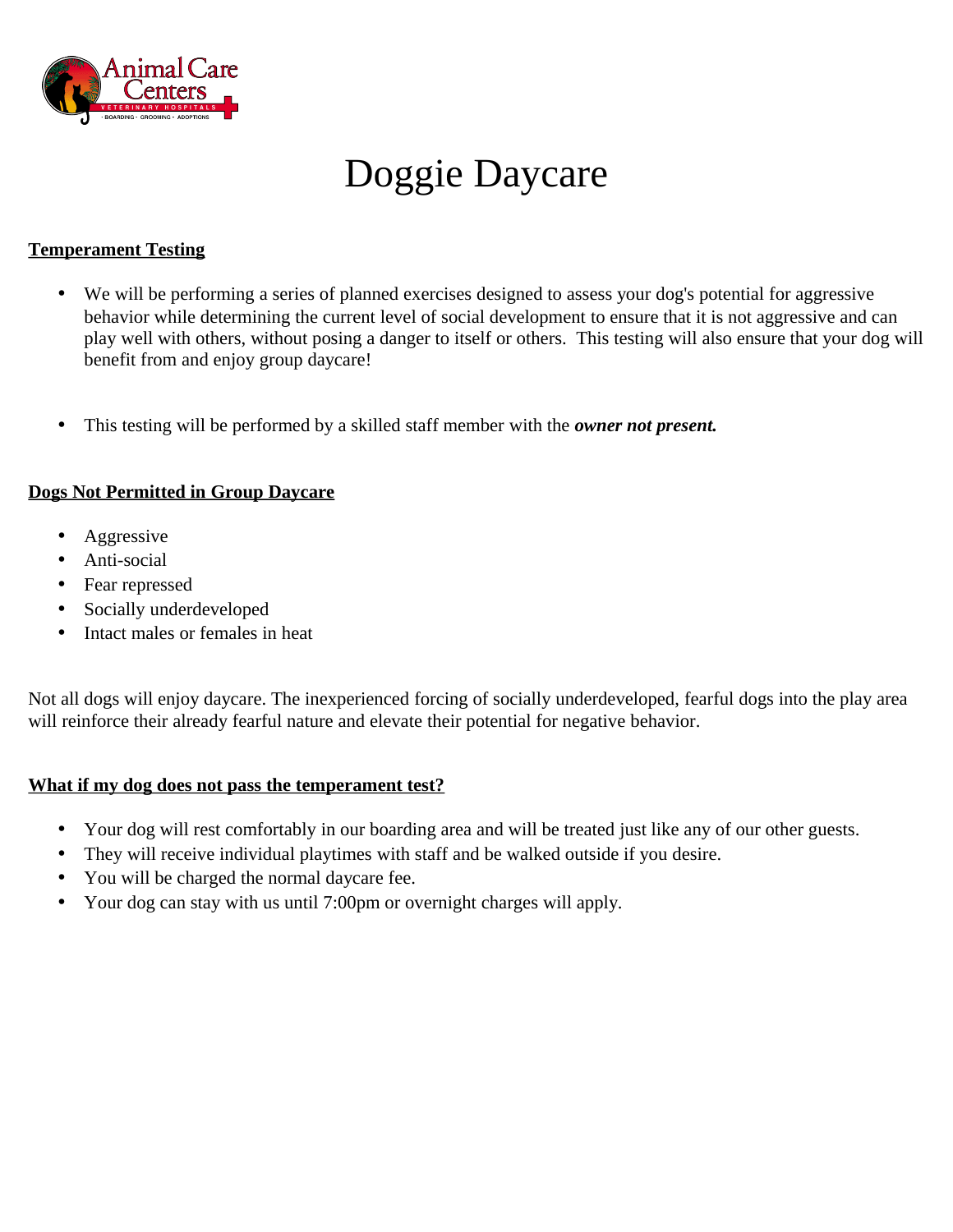### **Daily Daycare Questionnaire**

#### Are you leaving any items with <animal> today?

| <b>Emergency Contact Number:</b>                                                                                                                                                                                     |            |    |  |
|----------------------------------------------------------------------------------------------------------------------------------------------------------------------------------------------------------------------|------------|----|--|
| Would you like us to feed <animal> today?</animal>                                                                                                                                                                   | <b>YES</b> | NO |  |
| <b>Additional Services you may like:</b>                                                                                                                                                                             |            |    |  |
| Toe Nail Trim (\$13.50)                                                                                                                                                                                              |            |    |  |
| Light brush out after bath (\$5.40)                                                                                                                                                                                  |            |    |  |
| $\blacksquare$ Yappy hour! (frozen yogurt) (\$1.10)                                                                                                                                                                  |            |    |  |
| **We like to take pictures of your pet(s) while they are here boarding and then put them on our Facebook page, website, and/or blog. Please<br>check whether we have your permission to use pictures of your pet(s). |            |    |  |

 $\Box$  Yes, you can use pictures of my pet(s) for the Animal Care Center Facebook page, website, and/or blog.

□ No, you may not use pictures of my pet(s) for the Animal Care Center Facebook page, website, and/or blog.

**OFFICE USE ONLY** 

| • Application Completed?                      | YES  | NO. |
|-----------------------------------------------|------|-----|
| • Daycare Liability Waiver Signed?            | YES  | NO. |
| • Has this pet passed ACC's Temperament Test? | YES. | NO. |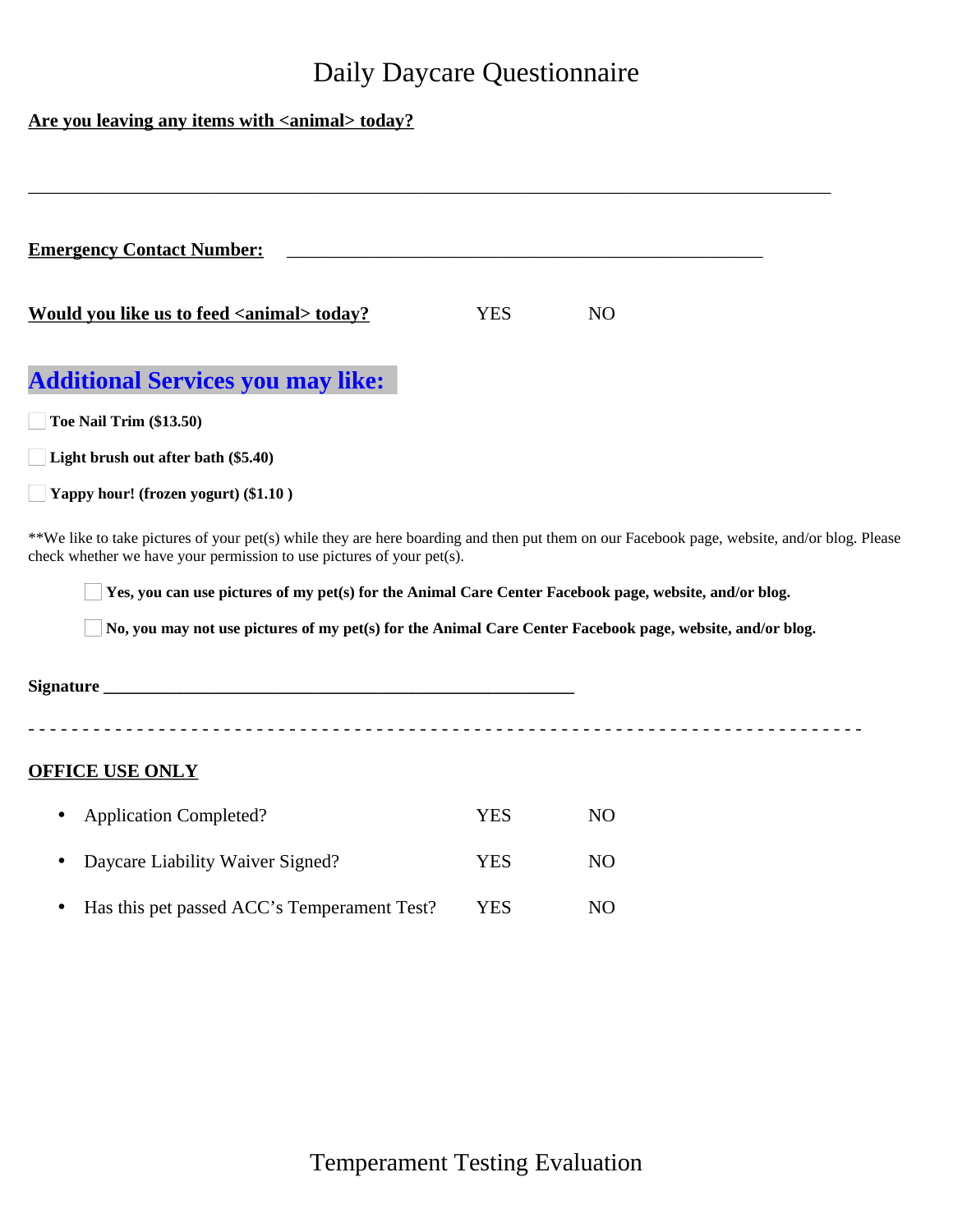- If at any time the dog shows any signs of resistance, makes no attempts to be friendly, is agitated, has a  $\bullet$ stiff stance, or is hyper-active, do not attempt to evaluate the dog.
- DO NOT evaluate an intact male dog or a female dog in heat.  $\bullet$
- **END THE TEST with the first sign of aggression!**  $\bullet$

#### **STEP 1 - Meet the Staff**

- 1. Place the dog in the kennel until you have time to conduct the temperament test.
- 2. When starting the test, take the dog in to an empty play area or exam room.

| Test to<br>Perform                                                                                                                                                                                 | <b>Responsive</b>                                                                                                       | Nervous/Shy                                                              | <b>Aggressive</b>                                                                                                                                                  |
|----------------------------------------------------------------------------------------------------------------------------------------------------------------------------------------------------|-------------------------------------------------------------------------------------------------------------------------|--------------------------------------------------------------------------|--------------------------------------------------------------------------------------------------------------------------------------------------------------------|
| Put the dog on a leash. Test the<br>dog's reaction to others. Walk<br>the dog through the kennel and<br>place it in a run.                                                                         | Does it walk near you<br>but show a curious<br>interest in these other<br>things?                                       | Does it cower and<br>run the other way?                                  | Does it bark furiously and<br>lunge at other dogs in the<br>kennel?<br><b>END TEST</b>                                                                             |
| Take the dog in to an exam<br>room. Sit on the bench and<br>neutrally observe the dog.                                                                                                             | Does the dog lick or<br>nudge your hand?<br>Does it look at you as<br>if to ask for attention?<br>Does it wag its tail? | Does the dog cower<br>and avoid<br>interaction?                          | Does the dog mouth you? Does<br>it jump up on you roughly?<br>Does the dog growl or show<br>any signs of aggression<br>towards you?<br><b>END TEST</b>             |
| Bend down and call the dog over<br>to you.                                                                                                                                                         | Does the dog<br>willingly come to<br>you? Does the pet<br>seem interested in<br>human contact?                          | Does the dog cower<br>and still avoid<br>interaction?                    | Does the dog avoid interaction,<br>growl, posture, or show any<br>other sign of aggression?<br><b>STOP</b> END TEST                                                |
| Pet the dog in a stroking motion<br>from head to toe several times.<br><b>Observe the dog's reaction</b><br>closely                                                                                | Is it accepting and<br>willing to be petted<br>and examined?                                                            | Does the dog sink<br>down under your<br>hand? <b>SIOP</b> Use<br>Caution | Does it remain very stiff? Is it<br>sensitive about any parts? Does<br>it utter a growl or show any<br>other sign of aggression?<br><b>STOP</b><br><b>END TEST</b> |
| Test the dog's reaction to toys:<br>Use toys to get the dog excited<br>and playing for 30 seconds. Stop<br>and suddenly drop the toy. Use a<br>stick to try and take the toy<br>away from the dog. | Does the dog play<br>with you, but also<br>respond to your<br>change in behavior?                                       | Does the dog avoid<br>interacting with<br>you?                           | Does the dog jump up, mount,<br>or mouth you? Does the dog<br>growl or posture when you try<br>to retrieve the toy?<br><b>END TEST</b>                             |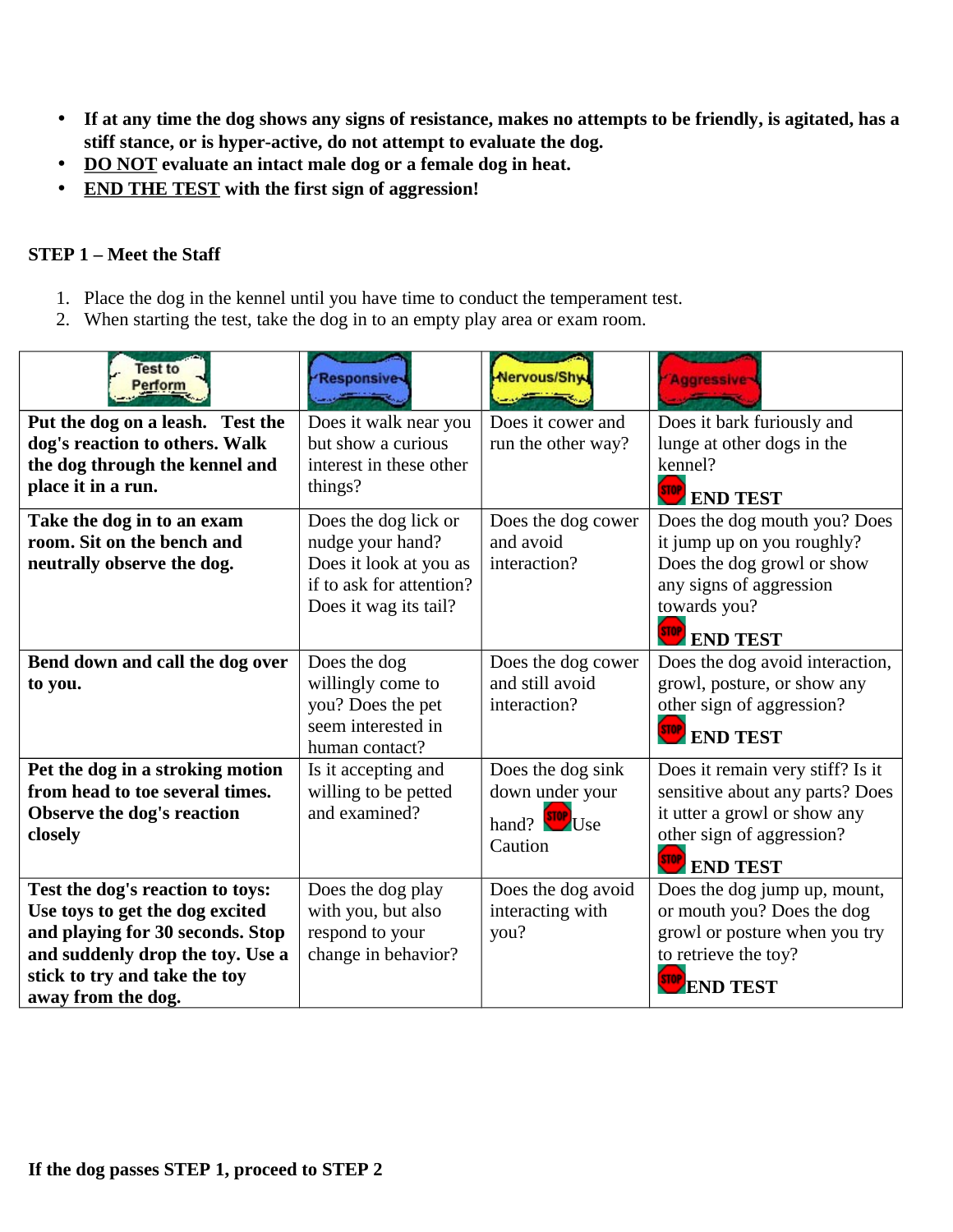#### **STEP 2 - Meet the Pack**

- 3. Put the dog on a leash and walk in to the play room.
- 4. Be mindful to ensure that you have control over the pack and that they do not over whelm the new guy.
- 5. Let the dogs sniff one another. **OBSERVE** for threatening body language, or posturing, and if no negative behaviors present themselves go ahead and unleash the stock dog.

#### 6. STAY ON TOP OF THE ACTION!

- 7. Walk the dog around the room and introduce it to all the other dogs
- 8. You should see play behavior, or even casual disinterest by the new dog after he becomes accustomed to the situation. These are the behaviors that you want to see.
- 9. There will be a lot of sniffs and wags, and possibly a little posturing from some of the senior member of the pack but keep control and issues correction if you feel someone is being a little too pushy.

#### **10. MAINTAIN CONTROL OVER THE PACK**

- 11. After 5-10 minutes, take the new dog off the leash.
- 12. Keep a close eye on the new dog throughout the day.

If you see any signs of aggression during STEP 2 remove the dog from group daycare and replace back to its run in the kennel.

By signing below, I certify that I have performed the Temperament Test on <animal> and am confident in the results.

| _ _ _ _ _ _ _ _ _ _ _ _ _ _ _ _ _ _ _ | __________________________ |
|---------------------------------------|----------------------------|
| <b>RESULTS</b> (check one)            |                            |
| Pass $\_\_\_\_\_\_\_\$                |                            |
| Fail                                  |                            |
|                                       |                            |
| <b>Brandon Bond</b>                   | Date: <date></date>        |
|                                       |                            |

**OFFICE STAFF:** 

- Scan and attach this document to <animal>'s chart under the code TEMPER  $\bullet$
- Put Pass/Fail code on computer (TEMPP Pass, TEMPF Fail)
- If the pet FAILED please enter Brandon's reason why and notify owner at pick up.  $\bullet$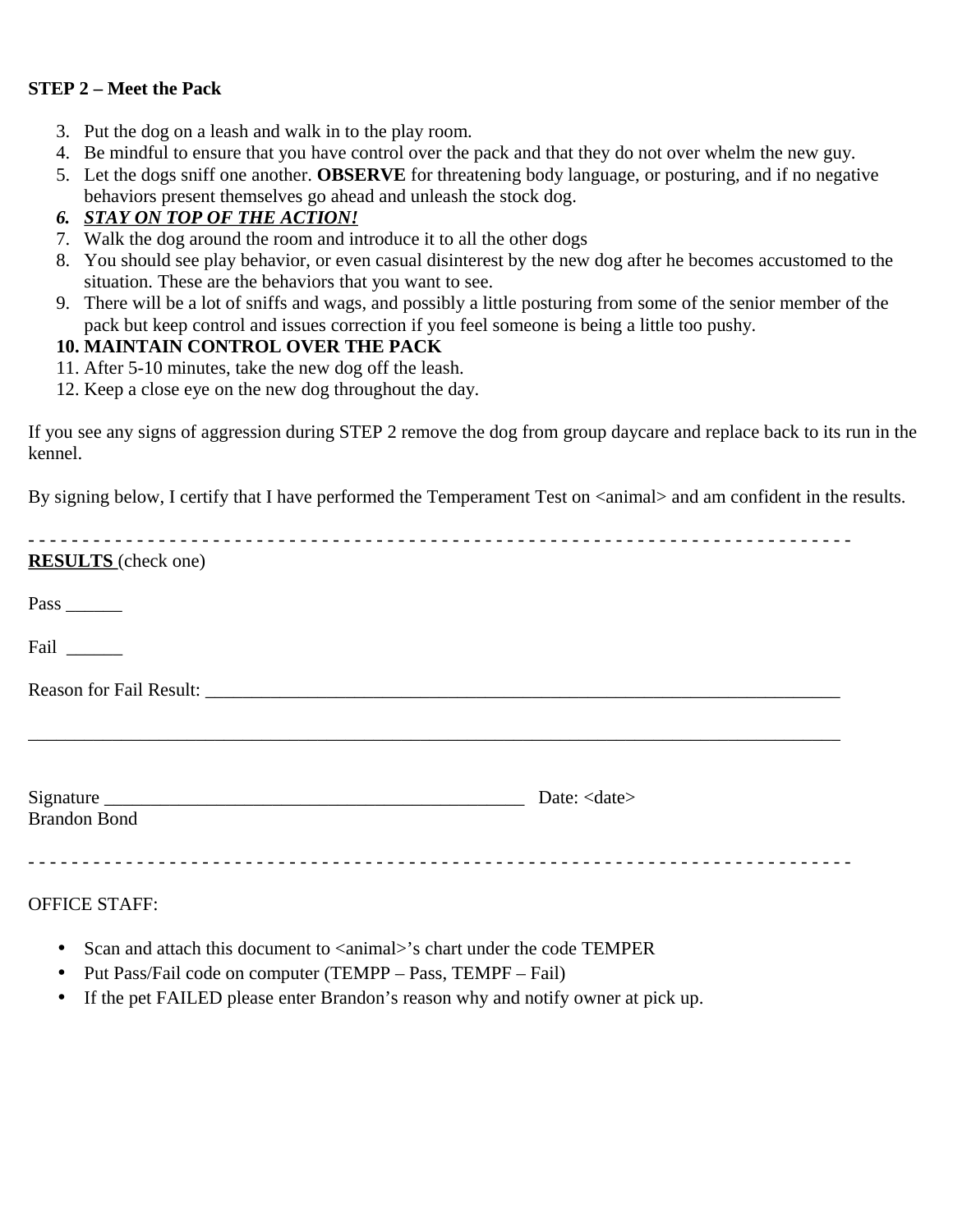

## Daycare Liability Waiver

Our goal for offering doggie daycare is to provide a fun, safe and healthy environment with lots of interaction and play! Dogs are "pack animals" by nature so they want and need interaction with other dogs. Dogs communicate through their own language: grunts, barks, growls, and body language signs are all ways dogs communicate with one another. Sometimes these signs are not clear THEREFORE....dog injuries are inevitable. Dogs use their teeth like we use our hands. They grab each other by the neck and nibble, steal toys and play with one another. Nicks, scrapes, and the occasional puncture are possible. We feel strongly that the benefits of doggie day care greatly outweigh any injury our  $\log(s)$  could experience.

- 1. I hereby represent that I am the legal owner of the dog(s) described above to be enrolled at the Animal Care Center's Davcare.
- 2. I hereby waive and release Animal Care Centers, it's employees, managers, owners from any and all liability which my dog(s) may suffer any injury or damage whatsoever arising from the dog(s) attendance and participation at Animal Care Center Daycare.
- 3. I hereby represent that my dog(s) is of good health and has not been ill with any known contagious diseases within the past 14 days. I certify that my pet is on flea/tick prevention. I certify that my pet is current on the following vaccinations: distemper, bordetella, rabies, and influenza. Any dog exhibiting symptoms of diarrhea, cough, nasal/ocular discharge, or vomiting within the past seven days will not be permitted in daycare until cleared by a veterinarian.
- 4. I certify that my dog(s) has/have not harmed or shown aggressive or threatening behavior towards any person or dog.
- 5. I understand and agree that dogs can sometimes receive minor cuts, scratches, and even puncture wounds at daycare. Owner will assume all financial responsibility for veterinary treatment whether at the Animal Care Centers or the veterinarian of your choice.
- 6. I understand that animals by nature are unpredictable and that dog fights, dog bites, and the transmission of diseases are possible when dogs are in a social environment.
- 7. I understand that if my dog shows any sort of aggression towards any other dog or staff member, he/ she will be removed from daycare immediately and will participate in one on one kennel staff interaction only.

8. You agree that you are solely responsible for any damage, injury, or harm that the guest might cause to any other animal, person and/ or person during his/ her stay at Animal Care Centers and that you will indemnify and defend Animal Care Centers from and against claims, liability, losses, and damages arising out of connected with any such damage, injury or harm.

One of the advantages of daycare at a facility such as the Animal Care Center is that veterinary attention is readily available should the need arise. If your pet is injured, we will call the emergency # listed on the daily form regarding your pet's symptoms, treatment plan, and estimate of additional costs. If no one can be reached however, please indicate your wishes below.

#### (Check only 1 option)

{ } If you are unable to contact the emergency contact please perform whatever services the Doctor recommends for overall well-being and general health of my pet. \$100.00

I authorize up to (circle one)

\$250.00

Other \$

{ } If you are unable to contact the emergency contact please perform whatever services the Doctor deems necessary for the best care of my pet, only in the event of a potentially life-threatening situation. I understand treatment may need to be started before I can be reached.

> I authorize up to (circle one) \$150.00 \$300.00 Other \$

 $\{\ \}$  If you are unable to contact the emergency contact please **do not administer any** medical treatment until specific authorization is given *regardless* of the situation. Please keep in mind that we **CANNOT** help your pet in the event of an emergency.